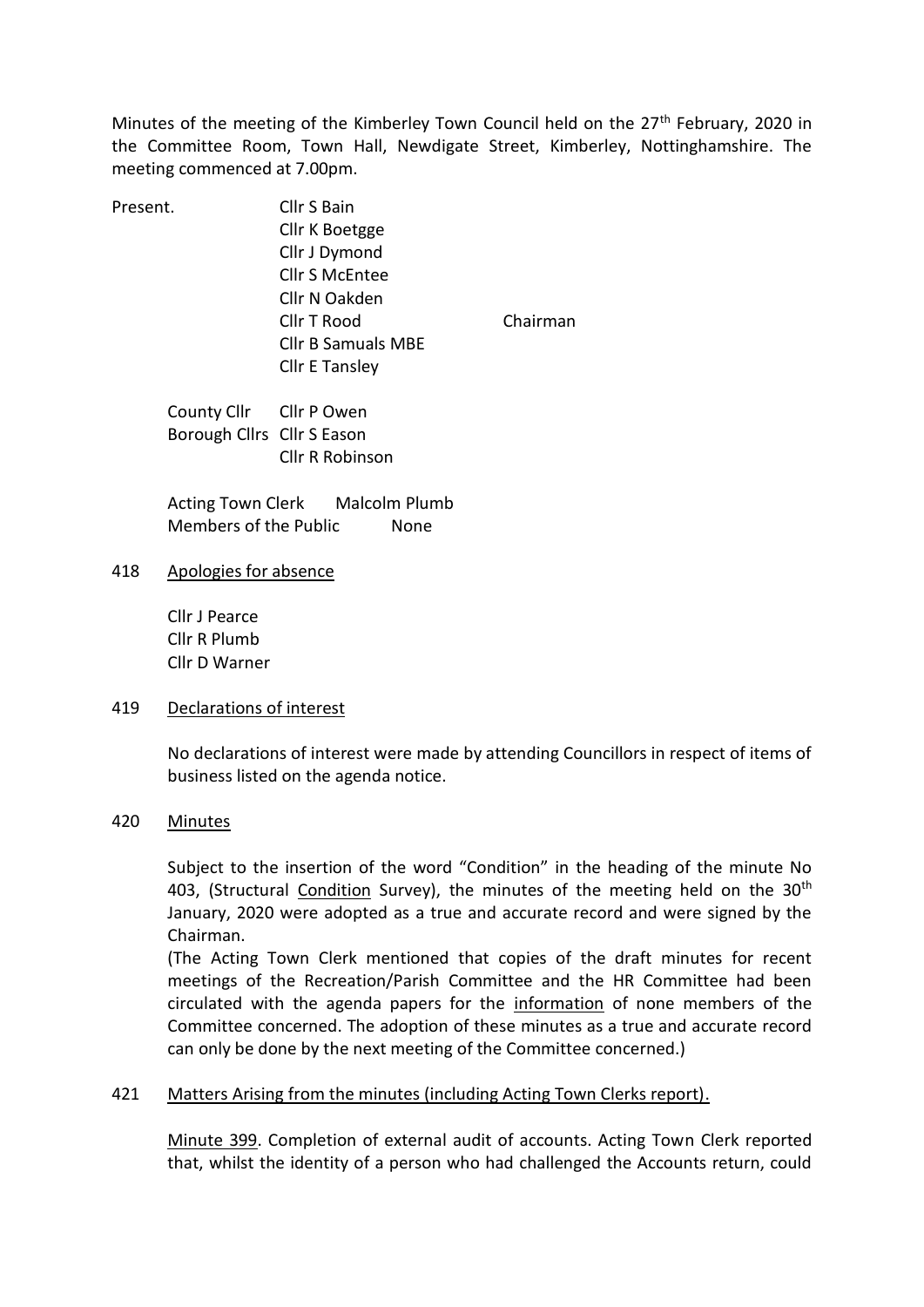not be given by the External Auditor, the subject of the challenge did not satisfy the criteria required for none certification of the accounts.. The subject of the challenge related to dates of submission of accounts and the public notices, at the time of Staff shortages These requirements will be observed during the audit of next year's accounts. Noted

Minute 405. Notice Boards. The acting Town Clerk reported that following on from the detailed report upon all notice boards submitted by Cllr J Dymond, he had discussed with the Chairman the details of the renovation work to the Parish Halls main Notice Board fronting Newdigate Street. The Chairman confirmed that with little effort or cost, this most important Notice Board could be renovated quickly and easily, providing major improvement, and being more accessible to the General Public. Cllr N Oakden mentioned he was able to provide, free of charge, some of the required materials. After discussion, it was agreed to authorise the Acting Town Clerk to order the work to be carried out.

Minute 405. Peter Jordon. The Acting Town Clerk reported that he had not been able to write to Mr Jordan passing on the Town Council appreciation, because he could not identify his address. The possibility of looking through electoral records was mentioned by a Councillor. Noted

Minute 406. Grant to Kimberley Cricket Club. The Acting Town Clerk reported that the approved grant had now been paid. Report noted.

Minute 410. Co option of new Councillors to current vacancies. The Acting Town Clerk reported that because of web site problems, he proposed to issue public Notices on the Town Council's notice boards and on "Facebook" inviting nominations for Co options onto the Town Council as Councillors. Meeting noted and agreed the proposed action.

Minute 411 Tree Preservation Orders. The Acting Town Clerk reported that representations had been made on behalf of the Town Council in respect of various incidents of tree removals throughout the local area, with little evidence of replacement action. He read out to the meeting the letter sent to the Borough Council. So far, no response had been received. Agreed, copy letter to be passed to Kimberley Borough Cllr R Robinson for further action.

Within this item of business, the Acting Town Clerk reported that a number of Town Councillors had put forward motions relating to the "Climate Crisis and Green Energy Policies". These had been circulated by e mail to all Town Councillors prior to the meeting. If the meeting so decided (and time permitting) these matter may be considered later in the meeting. After discussion it was so agreed.

### 422 Borough Councillors Report.

Cllr R Robinson gave a detailed report upon current issues surrounding the flooding incidents adjacent to the Brewery Wood development site, a request for Christmas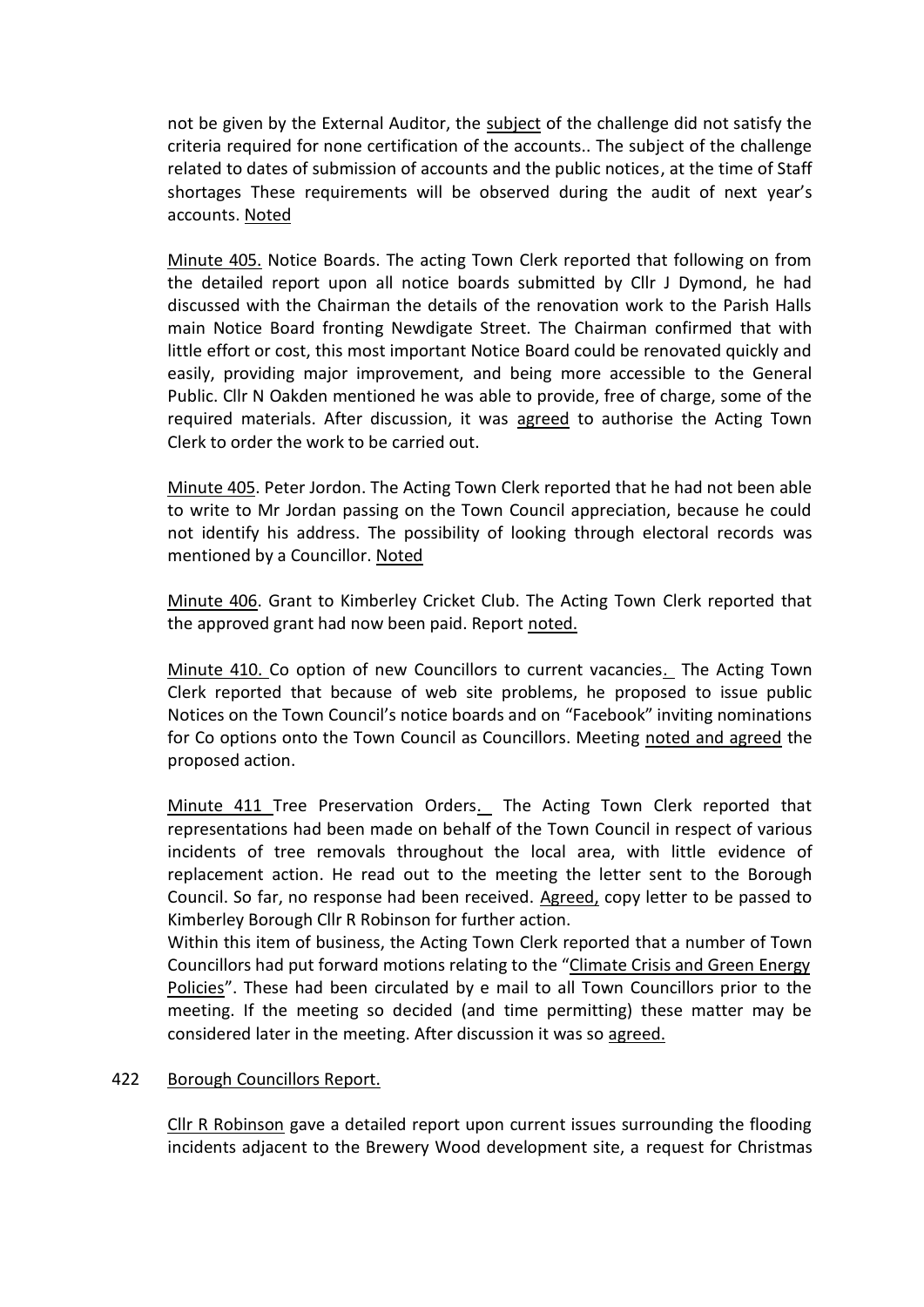lights for Maws Lane, and the current debate upon car parking facilities and charges. He also provide information upon Tree preservation action/policies.

Cllr S Eason raised questions and issues concerning certain electrical work and related activities carried out, and the Town Councils own actions in this case. Normally this matter is affect by legislation relating to "exempt information" (contracts and legal matters). However, since no Member of the Public of Press was in attendance, the Acting Town Clerk reported, in confidence, that formal action had already been commenced and provided detailed information to the meeting. The Town Council intends to take further action, should this prove necessary. The reports were noted by the meeting

# 423 County Councillors Report

The Acting Town Clerk reported that he had received from Cllr P Owen a written report for the Town Council meeting in case he was unable to attend through other commitments. (Cllr Owen arrived during the meeting). The Acting Town Clerk read out to the meeting Cllr Owen's full report. This included updating information concerning graffiti, inadequate lighting and worn out surfaces for the A 610 underpass. Cllr Owen is taking this up with County Council Officers. All of the previously reported road re surfacing was going ahead on schedule and signs were being displayed giving appropriate notice of the workings. Cllr Owen also reported upon ongoing action in relation to recent flooding incidents, which was under consideration by the County's Flood Risk Management Team. Cllr Owens report was received and noted by the meeting.

### 424 Public Question Time

No Members of the Public were present. However, in the role of a member of the Public, Cllr Eason expressed his continuing concerns upon past actions by the Town Council in the matter he raised under minute 422 above. The Chairman therefore provided more clarifications upon past actions.

### 425 Planning applications

The Acting Town Clerk reported that two planning applications had been received which the Town Council may wish to consider. These were as follows

- Proposal to construct 4 dwellings with garages, Swingate.
- Proposal to construct footpaths/fencing, to demolish a former Caretakers bungalow, construct a car park etc. at Holywell Primary School.

After discussion, the meeting agreed to offer no observations upon these proposals.

## 426 Payments

(At this point, Cllr T Rood vacated the meeting whilst the list of payments were being considered). Cllr J Dymond acted as Chairman at this point in the absence of the Town Council Vice Chairman,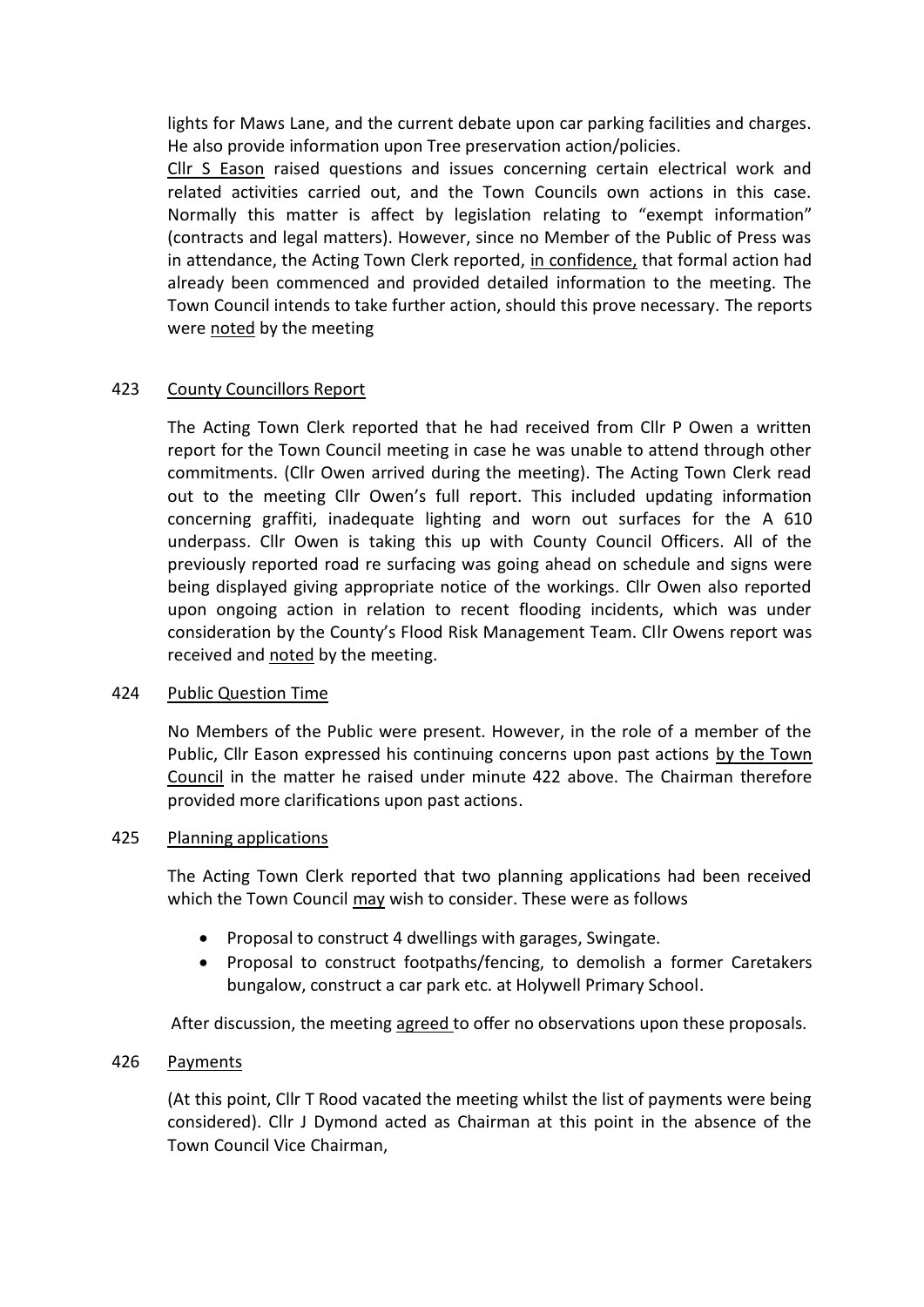After discussion, the meeting approved the list of payments which had been circulated with the agenda papers.

Whilst considering this item of business, the meeting decided that the full list of all payments should, in future be listed on a confidential document attached to the Town Council agenda, for Town Councillors and Council Officers attention ONLY. The Acting Town Clerk confirmed this could be done. Any exceptional items could first be considered by the Town Council's Finance Committee for any recommendations to the full Town Council meeting. This change was agreed.

### 427 Correspondence

The meeting received and noted the schedule of correspondence received since the last meeting of the Town Council. Councillors asked for this list also to be circulated before the meeting with the agenda notice. Noted.

#### 428 Council Accounts software. Review

The Acting Clerk reported that he was reviewing the current system in comparism to other more specialised software systems specifically and solely designed for Local (Parish and Town) Councils. When sufficient information was available, a reference would be made to the Town Council's Finance Committee with a request to make recommendations for any changes, to the full Town Council. The report was noted by the meeting.

### 429 Policy for advertising on the Town Councils Facebook

The Acting Town Clerk sought the Town Council's views upon the principle of allowing advertisements to be included in the Council's Facebook page. After some discussion. It was agreed that Cllr Bain be requested to consider the implications of this question and to report back to a future Town Council meeting.

### 430 Web site. Current position

The Acting Town Clerk reported that this matter was now involving contractual aspects. Accordingly, He would seek the Town Council views under "exempt items" later in the meeting. Noted and accepted.

### 431 Brewery development site. Main Road "Muddying"

The Acting Town Clerk reported that a number of complaints had been received of "road debris" along Nottingham Road, in the vicinity of the above development. The "debris" consisted, mainly of development site mud being deposited on the road by site vehicles followed by drainage into the Road drains during periods of rain. He had inspected the road area in question and had confirmed the complaints were accurate. There was therefore a real possibility of the Road drains becoming progressively blocked. The Acting Town Clerk mentioned that in other area's the site Contractors were under a planning requirement to provide their own road sweeping and cleaning vehicles in these cases. It was finally agreed to ask Cllr R Robinson to take up this problem with the Borough Council.